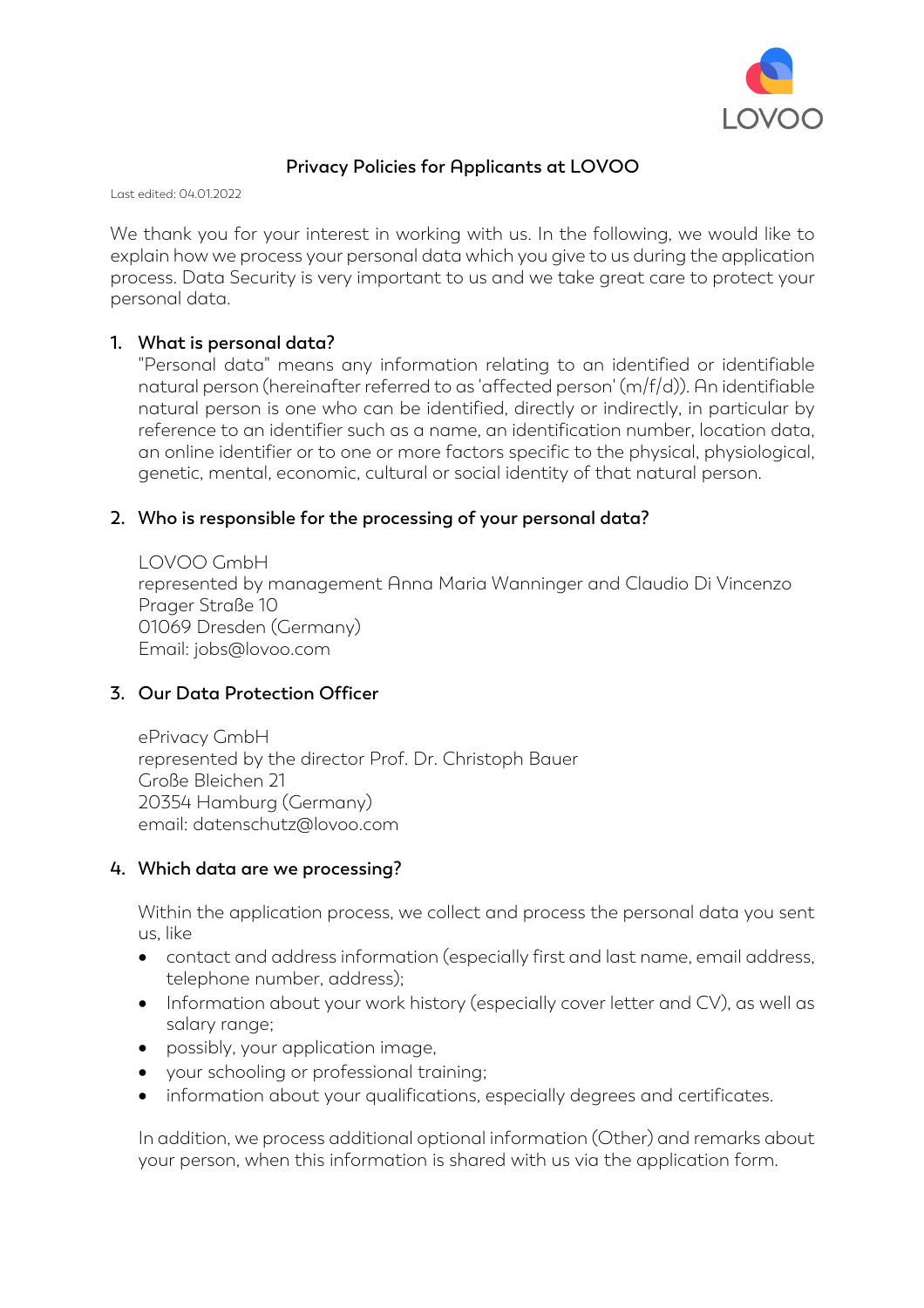Furthermore, we process data from interviews and meetings, which we have had with you for the purpose of the application process.

Data is normally shared by the applicants themselves freely, so that we gather it directly from the applicants. In some cases we contact potential candidates for the first time directly in Social Networks, especially on LinkedIn or Xing. In this case, we collect the personal data shared by the person themselves to contact the applicant. In case we work with recruiting agencies, they provide us with the data of the applicant.

# **5. Purpose and Legal Basis of Data Processing**

#### **5.1 Data Processing for the Purpose of Decisionmaking about Entering into an Employment Relationship**

We save and process the personal data provided by you, to check your application and to be able to process it correctly. Your entered personal data is processed on the basis of § 26 Section 1 in connection with Section 8 Part 2 BDSG (National Data Protection Act). This legal basis allows the processing of personal data of applicants, when it is necessary to reach a decision regarding whether or not to enter in an employment relationship.

## **5.2. Data Processing for the Purpose of the Talent Pool**

You have the option to decide if we can save your shared personal data as well as other information from meetings and interviews even in case we have not entered into an employment relationship. The purpose of this is that we may contact you for offering possible fitting and attractive positions. For this we enter your data in our Talent Pool.

We only add you to the talent pool, if you have given us explicit consent that allows us to do so. Legal basis is Article 6 Subparagraph 1 lit. a) combined with Article 7 GDPR. Following this, processing personal data is lawful, when the affected person has consented to the processing of personal data for one or more specific purposes. Should your application contain specific categories of personal data regarding Article 9 Section 1 GDPR (for example a picture that allows inference of racial and ethnical background or religious beliefs), data processing for entering the talent pool is only done upon explicit consent following Article 9 Section 2 lit. a) GDPR in connection with § 26 Abs. 3 Satz 2 BDSG (National Data Protection Act). According to this processing of special categories of personal data is lawful when the affected person has explicitly consented to personal data processing for one or more specific purposes.

## **5.3 Data Processing for the Purpose of Transfer and Evaluation by other companies of the ParshipMeet Group.**

The personal data shared with us is being sent to ParshipMeet Group's companies in case the position offered has specific work-related overlaps with these companies. Data processing is done on the basis of Article 6 Subparagraph 1 lit. f GDPR. According to this provision, data processing is lawful if the processing is necessary to protect the legitimate interests of the responsible person or a third party, unless such interests are overridden by the interests or fundamental rights and freedoms of affected persons, which require the protection of personal data,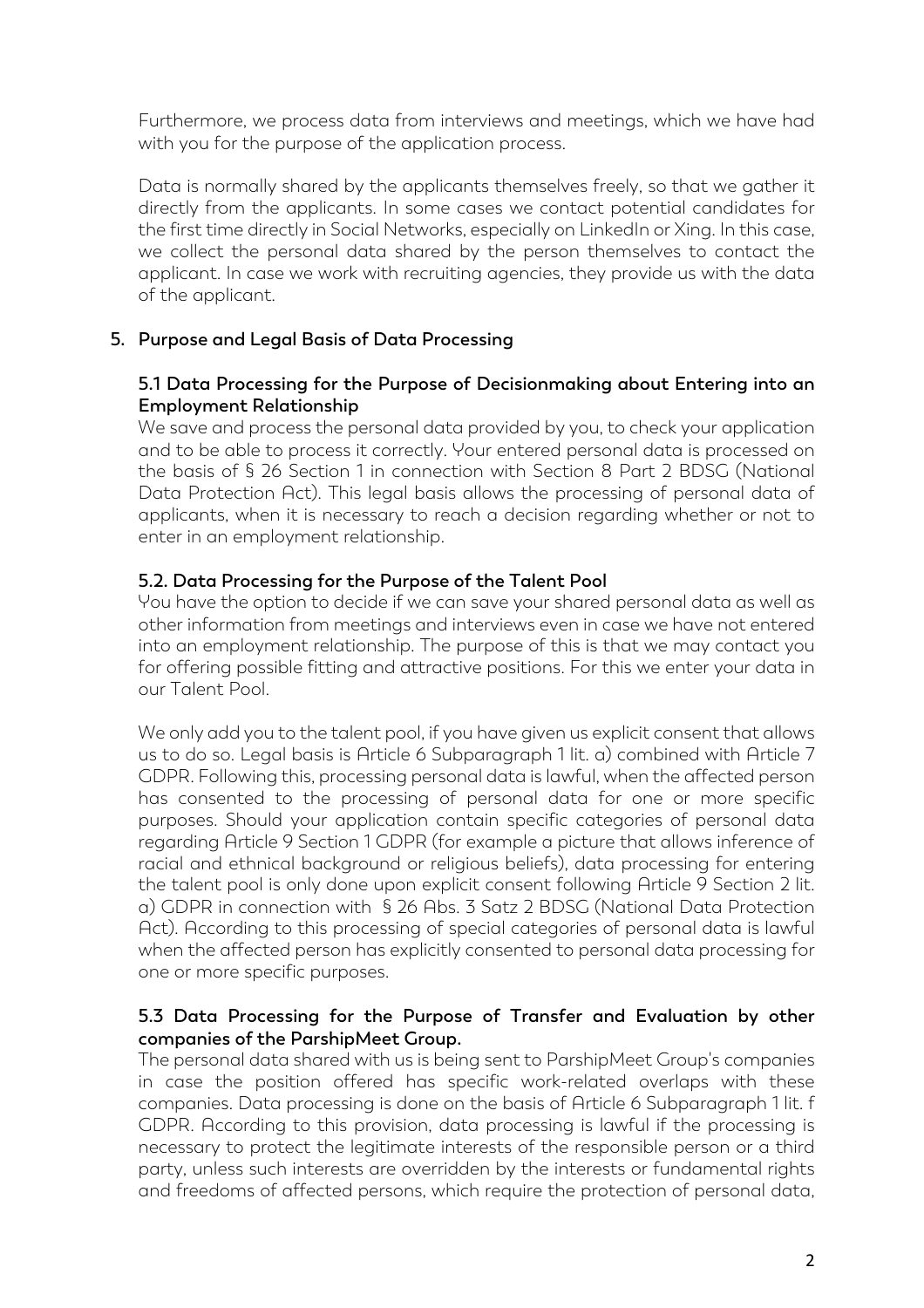in particular where the affected person is a child. Our legitimate interest consists in the fact that companies that are part of the ParshipMeet Group may evaluate if the necessary qualification is present.

## **5.4. Data processing for the Purpose of Allowing Communication**

In case we contact applicants directly via a social network, because the applicant's profile seems sufficient, the communication attempt follows Article 6 Subparagraph 1 lit. f GDPR. According to this provision, data processing is lawful if the processing is necessary to protect the legitimate interests of the responsible person or a third party, unless such interests are overridden by the interests or fundamental rights and freedoms of affected persons, which require the protection of personal data, in particular where the affected person is a child. Our legitimate interest is proactive communication for the purpose of recruiting.

## **5.5 Data Processing for the Purpose of Deterrment of Claims**

In addition, we may process your personal data for the purpose of deterring claims against us stemming from the application process, if this becomes necessary. Legal basis for this is Article 6 Subparagraph 1lit. f) GDPR. According to this provision, data processing is lawful if the processing is necessary to protect the legitimate interests of the responsible person or a third party, unless such interests are overridden by the interests or fundamental rights and freedoms of affected persons, which require the protection of personal data, in particular where the affected person is a child. Our legitimate interest is deterrment of possible claims of applicants for example on the grounds of the General Equal Treatment Act  $(AGG)$ .

#### **5.6 Data Processing in Case of Entering into an Employment Relationship**

When the decision to enter into an employment relationship between you and us is reached, we can, according to § 26 Section 1 BDSG, process the personal data given by you for the purpose of the employment relationship when this is necessary to carry it out or to terminate it.

#### **6. Who are the receivers or categories of receivers of personal data?**

Within the LOVOO GmbH, access to personal data is granted only to these persons and departments that necessarily need to know to reach a decision about applicant selection.

We only transfer personal data to third parties when there is a legal basis for this, like a special consent regarding sending personal data to third parties or like adhering to legal regulations in which we are obliged to offer information, report or transfer this data. If the process of checking an application makes it necessary, we also send the data to group members of the ParshipMeet Group.

In addition, data is only transfered to external service providers, who exclusively process data at our command and according to our statutes, like specifically our hosting provider. Our data processor in specific connection to the application process, is, amongst others, the Haufe Service Center GmbH, which develops the application management tool 'Umantis' for us. In addition, we administer the applications and the talent pool. We also use the services of Spark Hire Inc, to enable video interviews with you.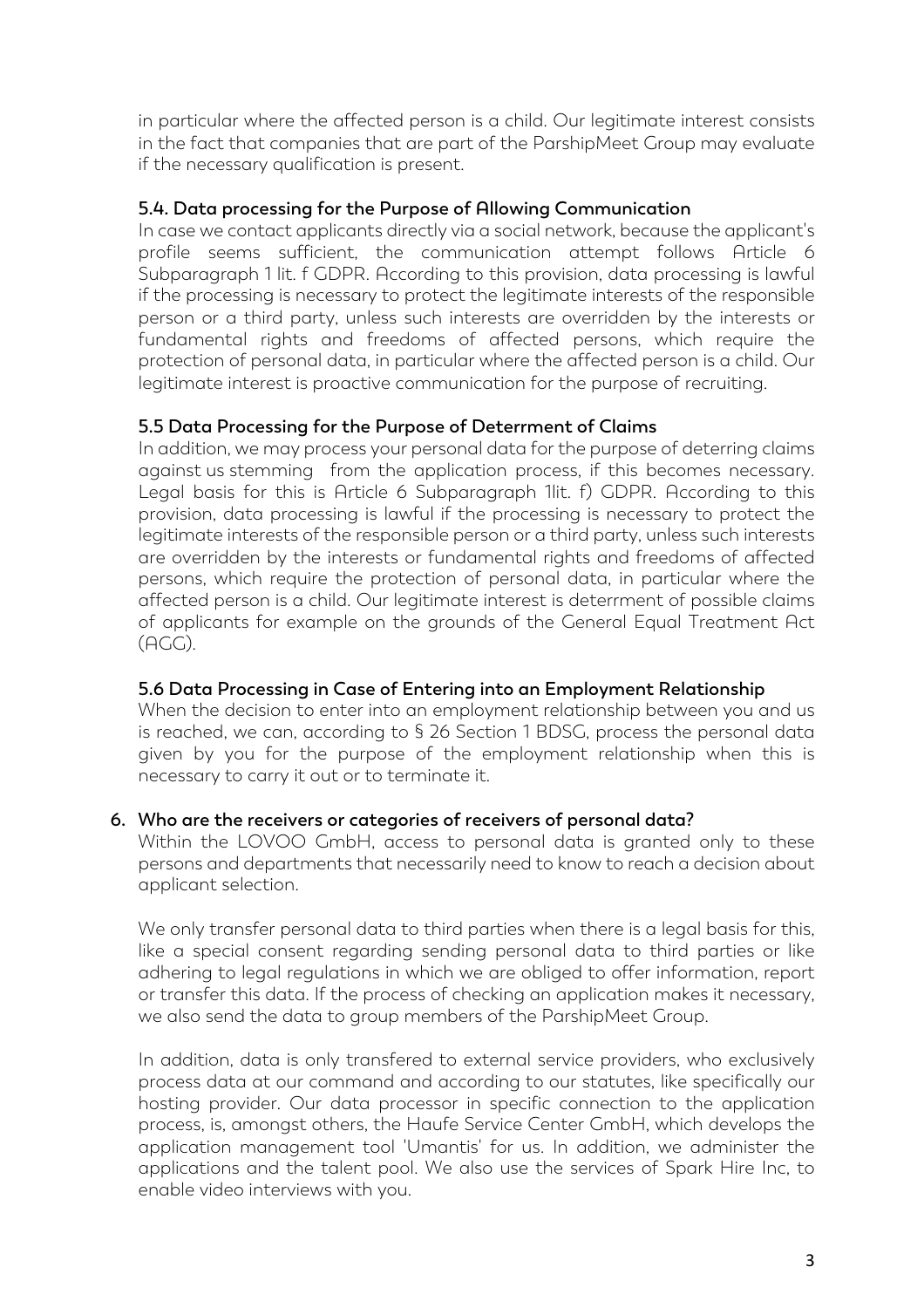When data is being processed, we adhere to universal security guidelines regarding data security that contains the current up-to-date technical specifications. Data is being encrypted according to current up-to-date security standards.

## **7. Processing of your data in a third country**

A data transfer to bodies and service providers in the context of commissioned processing in countries outside the European Union (EU) or the European Economic Area (EEA) (so-called third countries), such as the USA, only takes place if an adequacy decision of the EU Commission exists for the third country or through concluded EU standard contractual clauses. Information, documentation, and a copy may be requested from LOVOO GmbH.

#### **8. Storage period**

We save your data only until the decision about entering into an employment relationship is made. In case we do not enter into an employment relationship with you, all data shared with us, that was saved, will be deleted 5 months after receipt in so far as we do not have to store data longer due to legal proceedings.

When you have given us permission to also enter your data into the talent pool (Section 5.2) other timelines apply. In such a case we save your data until you revoke this permission.

In case you execute your right to withdraw your application, we also delete your personal data right away.

# **9. Your rights**

You have the following rights regarding your personal data:

- Right of access (Article 15 GDPR);
- Right to rectification (Article 16 GDPR) or erasure (Article 17 GDPR):
- Right to restriction of processing (Article 18 GDPR);
- Right to data portability (Article 20 GDPR);
- Right to object processing (Article 20 GDPR), especially in case processing of personal data is based on weighing of interest following Article 6 subparagraph 1 lit. f GDPR.
- In addition, you can revoke your consent at any time with immediate future effect (Article 7 Section 3 GDPR) By the revocation of consent the lawfulness of data processing for the time before the revocation is not affected.

You can execute your rights by sending an email to the following email address: datenschutz@lovoo.com

• In addition it is your right to contact the data security regulation agency and file a complaint about the processing of your personal data through us. (Article 77 GDPR). We are administered by:

Saxonian Data Protection Officer Postfach 11 01 32 01330 Dresden telephone 0351/85471 101